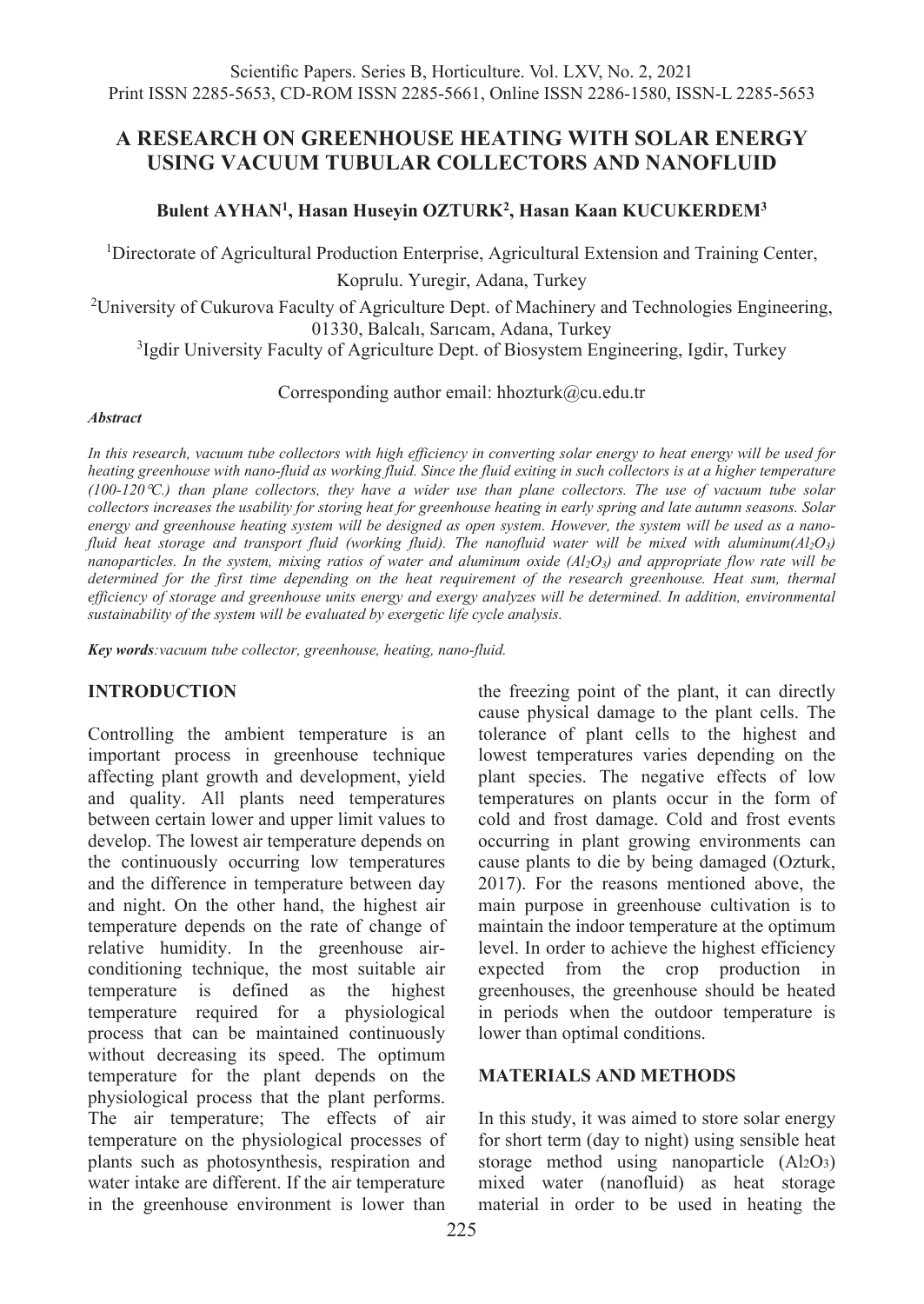plastic greenhouse with  $280 \text{ m}^2$  floor area under Adana climate conditions. The solar energy storage application in the greenhouse aims to reduce the heating energy requirement of the greenhouse. Due to the reduction of the amount of energy that should be used for greenhouse heating, heating expenses will be reduced and energy saving will be provided. As an important result of saving energy, CO<sub>2</sub> consumption, which is one of the main gases creating greenhouse effect in the atmosphere, will also decrease significantly, as fossil fuel consumption will decrease for greenhouse heating applications. So: Important contributions will be made in terms of greenhouse producer, national economy, greenhouse producer, national economy, human health and environmental protection. In solar energy greenhouse heating applications, high heat transfer between the heat collection and storage units and the greenhouse is desired. In addition, studies are carried out to provide solar energy systems, which are a renewable energy source, for high heat transfer applications. However, improving heat transfer in solar energy systems is one of the critical issues in energy saving and compact designs. Water is generally preferred as heat transfer fluid in solar energy systems. Although the heat transfer coefficient of the water between the fluids is high, mixing the nanoparticles with high heat transfer coefficient increases the total heat transfer coefficient. The fluid formed by mixing water and nanoparticles is called nanofluid. Nanofluids improve thermophysical properties, such as thermal diffusion and thermal conductivity, and also create a slight increase in pressure drop and pumping power in the base fluid. (Hong et al., 2006; Hwan et al., 2008; Jang et al., 2007). For this reason, many researchers have pointed out the use of nanofluids as an innovative technique to increase heat transfer efficiency in solar energy systems (Khattak et al., 2016; Azwadi et al., 2016; Azwadi et al., 2014; Lee 2014; Zainal et al., 2016; Mohammed et al. ., 2016). Recently, studies on the suspension of nanoparticles with water as heat storage and transfer fluid, and the use of traditional heat transfer fluids in place (Wen et al., 2009; Ny et al., 2016; Abubakar et al., 2016). As a result, the total efficiency of the system can be increased by using Al2O3/water

mixture for solar heating and greenhouse heating applications.

The project, which is designed for daily storage of greenhouse heating and solar energy using sensible heat storage method, will be carried out in Adana Agricultural Extension and Training Center Directorate. The schematic view of the solar storage and greenhouse heating system is given in Figure 1. The system mainly consists of the following 4 units: 1) Heat collection unit consisting of vacuum tube solar collectors; 2) Heat storage unit where the collected heat is stored; 3) Plastic greenhouse heated with the stored heat; 4) Heat transfer unit between the heat collection-storage units and the greenhouse.



Figure 1. Solar Energy Storage and Greenhouse Heating System

During the daytime, with the operation of the pump unit 1 indicated in Figure 1, the heat energy collected by the solar collectors with vacuum pipes will be stored in the heat storage unit. Depending on the plastic greenhouse indoor temperature, the pump unit 2 will be operated to recover heat from the heat storage unit. In this case, nanofluid circulation will be provided between the heat storage unit and the heating pipes in the plastic greenhouse unit. When the temperature of the nanofluid heated in the solar active heating system is higher than the temperature required to be sent to the greenhouse, the nanofluid heated in the system can be used directly to heat the greenhouse. In cases the operating temperature of the system is low, a higher rate of solar collectors is used.

## **Plastic Greenhouses**

In the research, it will be established in  $280 \text{ m}^2$ floor area under Adana climate conditions.

For polyethylene (PE) plastic greenhouses, design variables of solar greenhouse heating system are determined. One of the two plastic greenhouses to be installed in the same design will be used for control purposes. The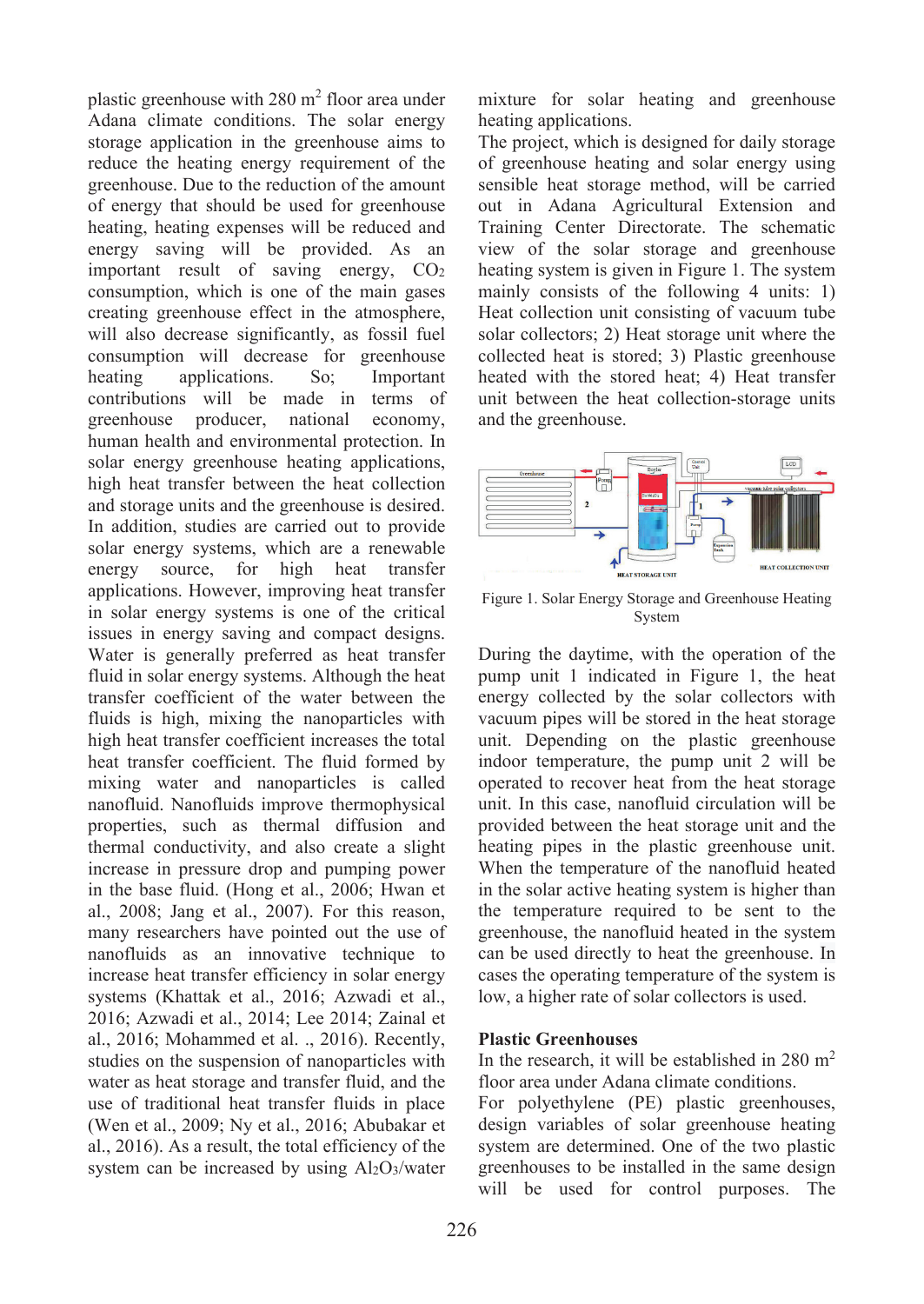dimensions of the plastic greenhouses to be installed are: 40 m (length)  $\times$  7 m (width)  $\times$  7 m (height). Cucumber will be produced in research and control greenhouses.

## **Heat Distribution System in Greenhouse**

For the heat distribution in the plastic greenhouse, 50 mm diameter polyethylene (PE) plastic heating pipes will be placed between the plant rows. The operating temperature of plastic pipe heating systems is 70/50°C. In the technical design of the system, the inlet temperature of the heating fluid is 70°C and the return temperature is 50°C.

#### **Heat Collection Unit**

Vacuum Tube Solar Collectors It will be used for collecting solar energy that will be stored as heat energy in the heat storage unit. Since the outputs of vacuum tube collectors are at higher temperatures (100-120°C), they have a wider usage area than plane collectors.

#### **Heat Storage Unit**

As heat storage unit will be used, cylindrical storage tank to be designed from corrosionresistant metal material.

#### **Measurements**

In the greenhouse in teriors, sensors will be placed in three different areas, namely the entrance-middle-exitsections. Sensors will be measured at two different heights, air temperature and relative humidity. The temperature of the nanofluid circulating between the heat collection and storage unit sand the plastic greenhouse will be measured. In the external environment; air temperature, air relative humidity, solar radiation intensity and wind speed values will be measured.

#### **Determination of Greenhouse Heat Demand**

The amount of heat required per floor area for the heating of the plastic greenhouse to be installed is determined from the following equation (Ozturk, 2008b).

*qs*<sup>=</sup> *ö* ∙ ( − ) − . . …………………..(1) Where:

- $q_s$  = Heat requirement per floor area  $(W/m^2);$
- $A_{\ddot{o}}$  = Greenhouse cover surface area (m<sup>2</sup>);
- $At =$  Greenhouse floor area (m<sup>2</sup>);
- $U = \text{Total heat loss coefficient (W/m<sup>2</sup>°C)}$ ;
- $T_i$  = Greenhouse indoor air temperature ( ° C);
- $T_d$  = Outdoor air temperature (°C);
- $I = \text{Total solar heat (W/m}^2);$
- $t =$ Total radiation permeability of the greenhouse;
- $\gamma$  = Total radiation at indoor temperature effective is the rate of conversion to irradiation.

*Qs*= *qs* × *As*………………………………….(2) Where:

- $Q_s$  = Greenhouse total heating requirement (W);
- *qs* = Heat requirement per floor area  $(W/m^2);$
- $A_s$  = Floor area of greenhouse  $(m^2)$ .

## **Overall Heat Loss Coefficient**

The overall heat loss coefficient  $(u, W/m^2, {}^{\circ}C);$ for the 1°C difference between sera in door temperature and outdoor temperature, it indicates the total heat loss of each  $m<sup>2</sup>$  of greenhouse surface area (Ozturk, 2003a). In the Mediterranean Region climate conditions. For plastic greenhouses covered with UV+IR added PE, the overall heat loss coefficient can be determined from the following equation (Ozturk, 2003a).

*u* = 2.83+0.10 *vr*………………………….....(3) Where,  $v_r$  = the wind speed (m/s).

#### **Indoor Air Temperature**

In order to grow different types of plants in greenhouses, the indoor air temperature should be adjusted in the range of 10-28°C. The heat requirement of the plastic greenhouse to be installed will be calculated depending on the indoor temperature of 12°C.

#### **Outdoor Air Temperature**

In determining the outdoor temperature, the average of the lowest temperatures occurring at the coldest time of the year depending on the climatic conditions of the region where the greenhouse is located is taken in to account. For the design of heating systems, the heat requirement of the plastic greenhouse to be installed will be calculated depending on the outdoor temperature of 0°C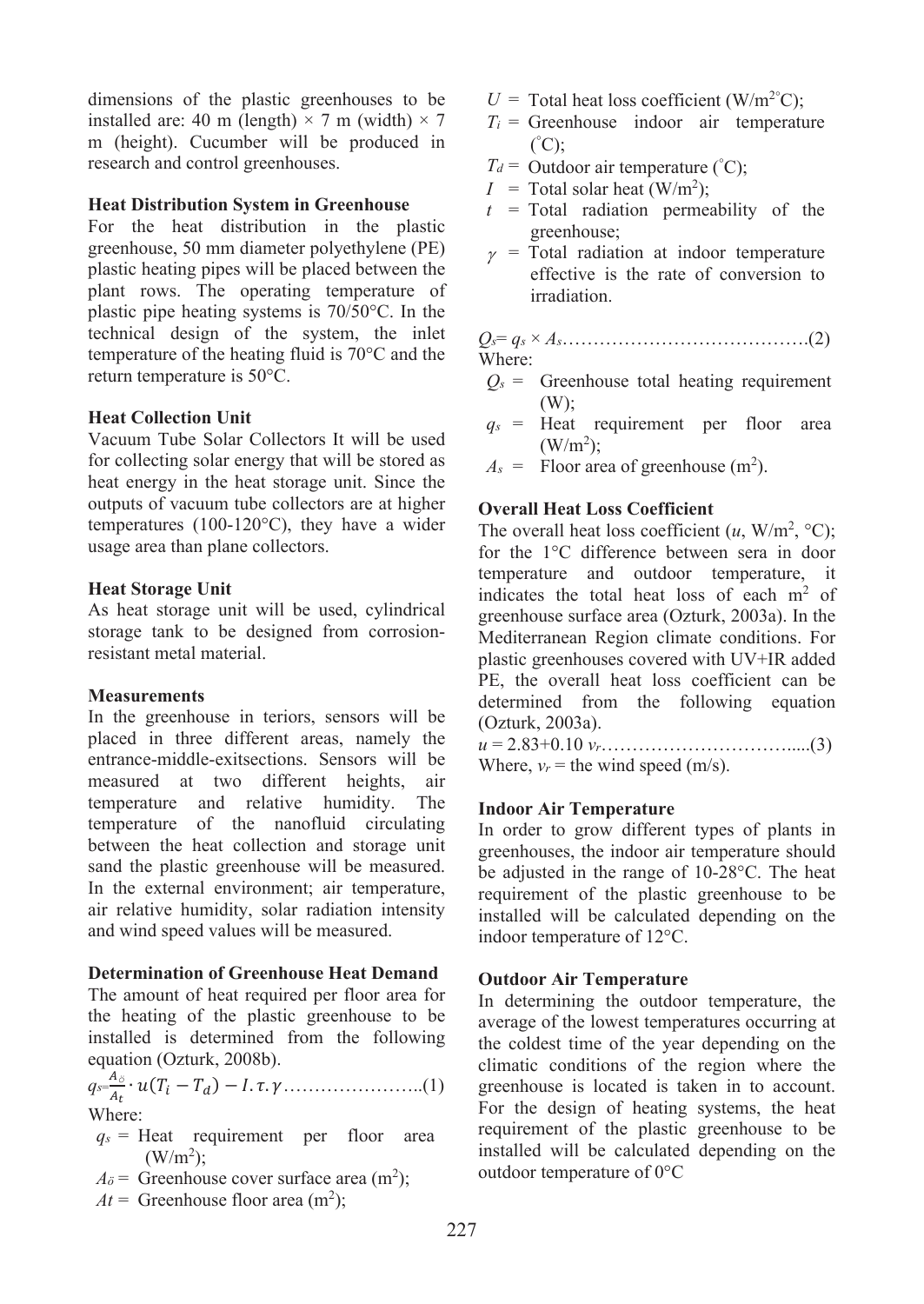#### **Sizing of the Greenhouse Heating System**

**Determination of Heating Pipe Length** Total heating pipe length to be used in hot water heating systems in greenhouses, total heat requirement of the greenhouse and the heat gained from the unit length of the heating pipe intended to be used. Depending on the amount, it is calculated as follows (Ozturk, 2012).

*Lb* = *Qs*/*Qb*………………………………….(4) Where:

- $L_b$  = Length of the heating pipe (m);
- $Q_s$  = Greenhouse total heat requirement (W);
- $Q_b$  = Amount of heat gained from the pipe  $(W/m)$ .

## **Determination of Heat Transfer from the Heating Tube**

The total amount of heat transferred from the heating pipe to the greenhouse environment is calculated from the following equation. (Ozturk, 2012). For the heating system in the plastic greenhouse, 50 mm diameter polyethylene (PE) pipe will be used as the heat exchanger.

 <sup>=</sup> 4∆ 1 α +ln ( <sup>⁄</sup> ) <sup>λ</sup> <sup>+</sup> <sup>1</sup> α + …………...…..(5)

Where:

 $L_b$  = Length of the heating pipe(m);

- $Q_b$  = Heat gained from the pipe (W/m);
- $\Delta T_b$  = Temperature difference (°C);
- $\alpha_i$  = Internal surface heat transfer coefficient (W/m<sup>2o</sup>C);
- *α<sup>d</sup>* = External surface heat transfer coefficient ( $W/m^{20}C$ );
- $d_d$  = Tube outer diameter (m);
- $d_i$  = Tube inner diameter (m);
- $Q_r$  = Amount of thermal power passing by radiation (W);
- $\lambda_b$  = Heat transmission coefficient  $(W/m^{\circ}C)$ .

## **Determination of the Amount of Thermal Power Transmitted from the Heating Pipe to the Greenhouse Environment by Radiation**

The amount of thermal power  $(Q_r, W)$ transmitted from the heating pipes in the plastic greenhouse to the greenhouse environment by radiation is calculated as follows (Ozturk, 2012).

 = ε ∙ ϭ ∙ ( <sup>4</sup> − <sup>4</sup>)…………………...(6) Where:

- *ε* = Radiation emission value,
- *ϭ* = *Stefan-Boltzmann* constant  $(2.6697\times10^{8} \text{W/m}^{2}\text{K}^{4}),$
- $A_b$  = Pipe surface area (m<sup>2</sup>),
- $T_b$  = Absolute temperature of the heating pipe (K),
- $T_s$  = Absolute temperature of greenhouse ambient air (K).

## **Sizing of the Heat Storage Unit Determining the Amount of Heat Storage Material**

The amount of heat storage material that should be used as sensible heat storage material in the heat storage unit will be calculated from the equation below (Ozturk, 2012).

 = ×Δ ……………………………........(7)

Where:

- $m =$  Amount of heat storage material (kg);
- $Q_s$  = Greenhouse heat requirement foreseen to encounter solar energy (kJ/day);
- $c_p$  = Specific heat of water (kJ/kg  $\degree$ C);

 $\Delta T$  = Temperature increase in water(°C).

#### **Determination of Heat Storage Unit Volume**

In determining the volume of the heat storage unit (heat tank), the maximum amount of heat that can be stored daily is taken into account. The volume of the heat storage unit will be determined from the equation below (Ozturk, 2012).

 = ××Δ ……………………………….(8)

Where:

- $V =$  Heat storage unit volume (m<sup>3</sup>);
- $Q_s$  = Greenhouse heat requirement foreseen to encounter solar energy (kJ/day);
- $p_s$  = Water density (kg/m<sup>3</sup>);
- $c_{ps}$  = Specific heat of water (kJ/kg K);
- *ΔT*= Average heat of the heat storage material for the heat storage phase (° C).

## **Determination of the Heat Collection Unit Surface Area**

After determining the amount of heat energy required meeting a certain ratio of annual heat requirement for greenhouse heating, the required collector area for this energy collection is calculated. The efficiency of the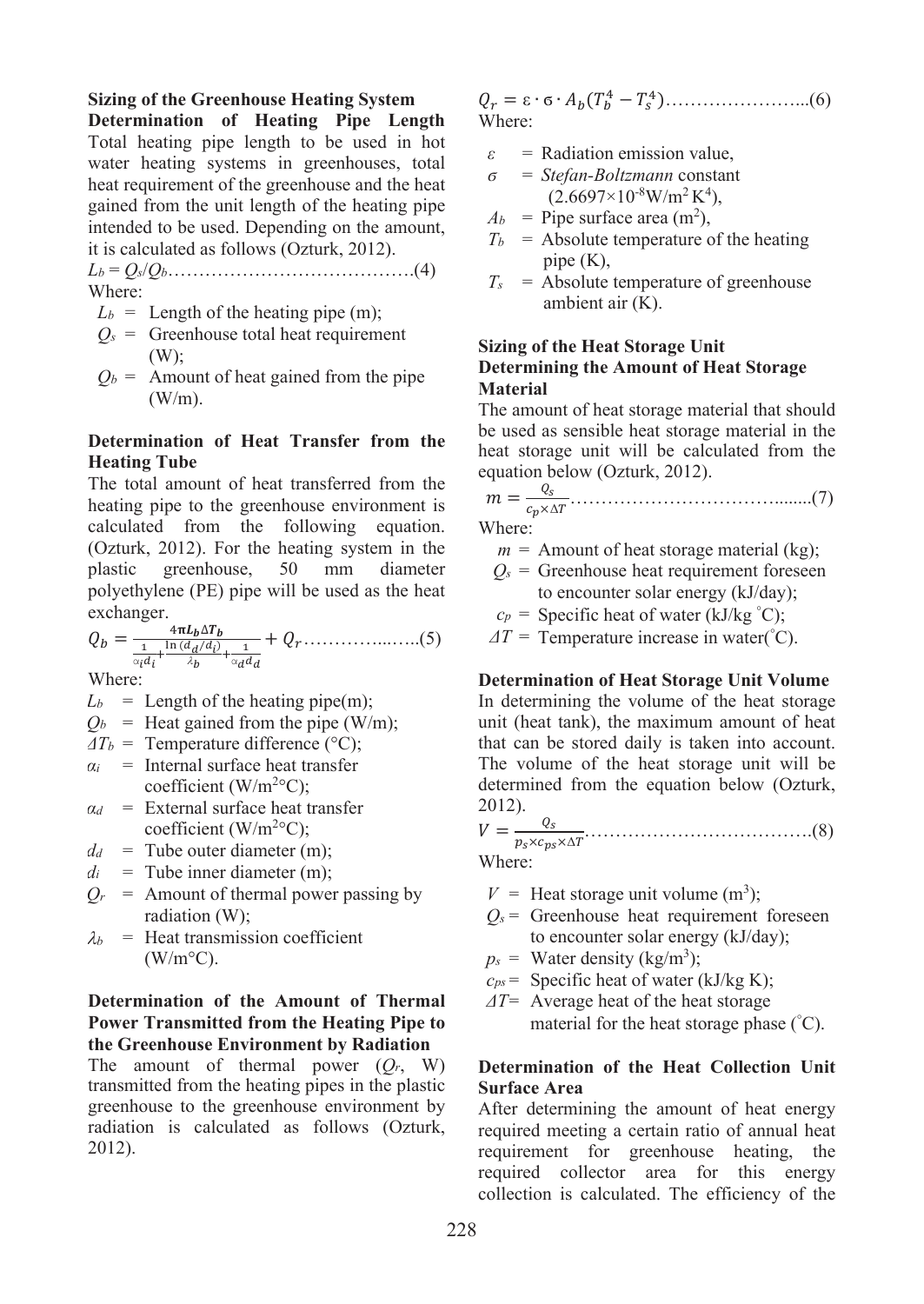vacuum tube solar collectors to be used in the heat collection unit to be designed will be considered as  $c = 60\%$ .

The collector area to be used in the heat collection unit will be calculated from the following equation (Ozturk, 2012).

 <sup>=</sup> × …………………………………(9) Where:

 $A_t$  = Collector surface area (m<sup>2</sup>);

- $Q_s$  = Greenhouse heat requirement foreseen to encounter solar energy (kJ/day);
- $I =$  The amount of solar energy coming to the collector surface  $(kJ/m^2)$ ;
- $\eta_t$  Collecting efficiency (%).

#### **Determination of Circulating Pump Flow**

After determining the amount of heat energy required to meet a certain ratio of annual heat requirement for greenhouse heating, the required collector area for calculating this energy is calculated.

The efficiency of the vacuum tube solar collectors to be used in the heat collection unit to be designed will be considered as  $n = 60\%$ .

The collector area to be used in the heat collection unit will be calculated from the equation below (Ozturk, 2012).

 <sup>=</sup> ∙ �−*ç*� ………………………… (10) Where:

 $Vp =$  Flow rate of circulating pump (m3/s);

- $Qs$  = Required heat quantity (kW);
- $\rho$  = Density of the fluid (kg/m3);
- $cp =$  Specific heat of fluid (kJ/kg<sup>o</sup>C);
- $Tg =$  Fluid inlet temperature (°C);
- $T_c$  = Fluid outlet temperature ( $^{\circ}$ C).

## **Determining the Amount of Fuel to Be Saved and the Fuel Expense**

In case the plastic greenhouse to be installed is heated by solar energy, the thermal values and cycle efficiencies related to fuels and fuel unit prices will be taken into consideration in order to determine the fuel quantity values to be saved.

## **Determination of the Amount of Reduction in Carbon Dioxide Emission**

Along with the energy conservation efficiency, the environmental impacts of solar energy storage application will be evaluated as well. The reduction in the emission of carbon dioxide (CO2) gas, which is one of the main gases that create a greenhouse effect in the atmosphere, will be determined.

## **Al2O3Preparation of Water Nanofluid**

In this study, Al2O3-water nanofluid was chosen as heat transfer fluid in solar-tube solar collectors for greenhouse heating. experiments,  $Al_2O_3$  will be used as nanoparticle and pure water will be used as basic fluid. Two-step method will be used to calculate Al2O3-water nanofluid. An ultrasonic homogenizer will be used to prevent lumps that may occur while preparing nanofluids and to increase the stability of the nanofluid. While preparing the nanofluid, a 4 L capacity reactor will be used to prevent its heating. The properties of Al2O3 nanoparticles are shown in Table 1.

Table 1. Properties of Nanoparticles Used in the Study (Ghaderian and Sidik, 2017)

| Formula | Molecule<br>mass | Phase | Particle<br>size | Surface<br>area | Melting          | Thermal<br>conductivity |
|---------|------------------|-------|------------------|-----------------|------------------|-------------------------|
| AbO3    | 101.96           | Gama  | $<$ 50nm         | $35 - 43$       | $2040^{\circ}$ C | 37.14                   |
|         | g/mol            |       |                  | $m^2/g$         |                  | W/mK                    |

While preparing the nanofluid, the  $Al_2O_3$ nanoparticle will be added to the water in a different volumetric ratio and the Al<sub>2</sub>O<sub>3</sub>-Water nanofluid will be prepared using the two-step method. The volume concentration of the  $Al_2O_3$ particle to be added to the water is expressed by the following equation (Sharafeldin and Grof, 2019).

$$
\phi(0) = \frac{\frac{m_{np}}{p_{np}}}{\frac{m_{np}}{p_{np}} + \frac{m_{bf}}{p_{bf}}} \times 100.
$$
 (11)

Equality  $\phi$  refers to volumetric ratio (%), m mass (kg), p density kg  $/m<sup>3</sup>$ , bf basic fluid (water) and np nanoparticle.

Thermal conductivity of Al<sub>2</sub>O<sub>3</sub>-Water nanofluid will be measured with the hot wire method commonly used in this project. Measurement results will be compared with the results in the literature. Specific heat plays an important role in the entropy production and thermal efficiency of a solar thermal application. The specific heat of nanofluids is determined by the equation below (Palm, et al., 2006).

Cp,nf = ϕCp,np + (1-ϕ)Cp,bf..............................(12)